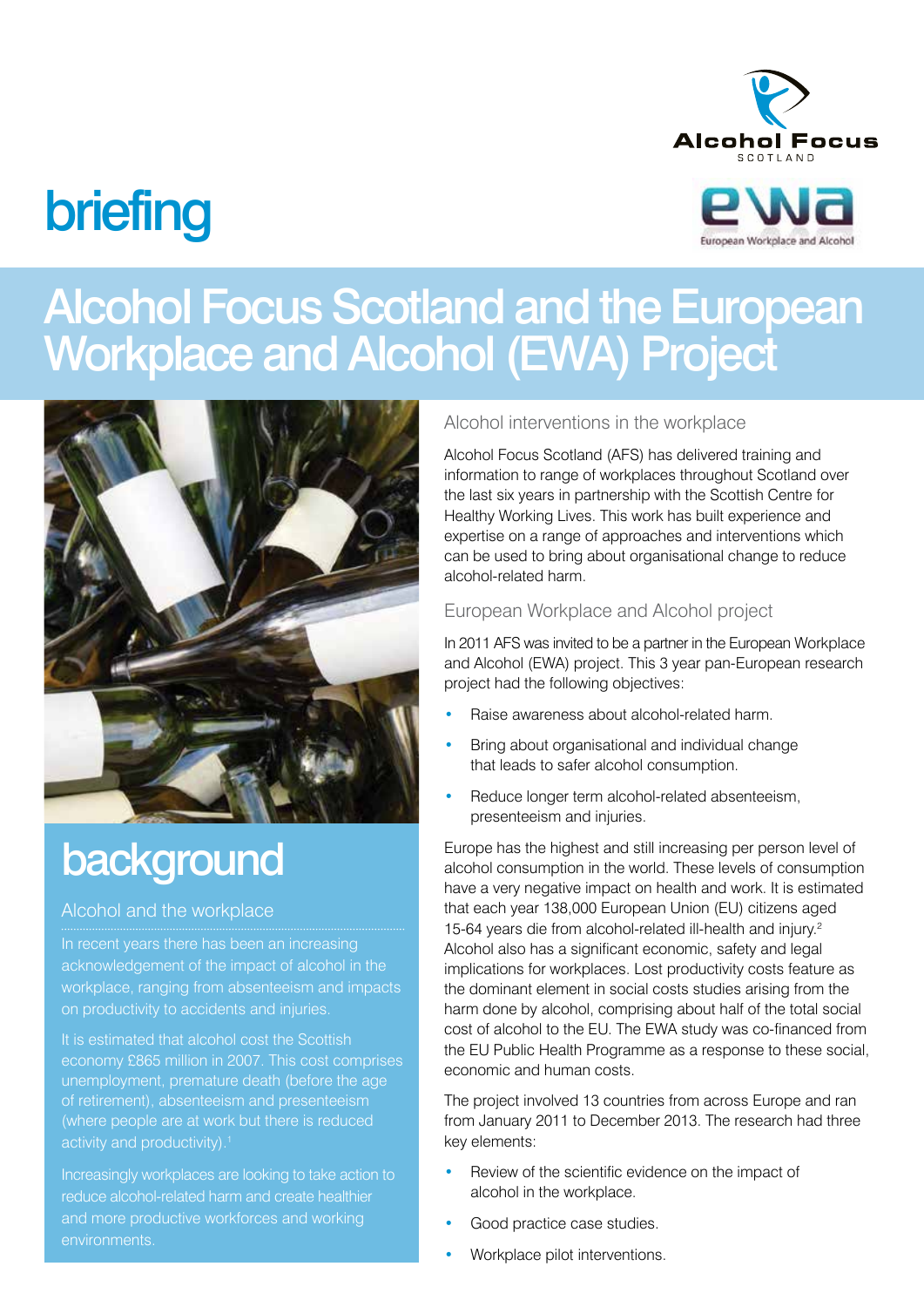## key findings

Workplace alcohol policies have strong support from employees and introducing them can change corporate culture, procedures and practices in relation to alcohol.

Alcohol-related interventions in the workplace can raise awareness about alcohol-related harm, reduce risky drinking and grow support for workplace policies.

Organisations with alcohol policies are more likely to secure health and workplace benefits from interventions than those that do not have a policy in place – in particular by reducing drinking levels amongst risky drinkers.



### recommendations for policy

The EWA project recognised that, in order to increase the effectiveness of alcohol interventions in the workplace, effective alcohol policies to reduce overall alcohol consumption and harm at EU and country level are critical. The importance of pursuing alcohol policies to restrict the affordability, availability and marketing of alcohol was recognised as being central to this. Specifically the project recommended at EU, national and regional level that:

- Public health agendas should include a focus on workplaces as a setting for alcohol-related health promotion and the deployment of comprehensive alcohol policies.
- Alcohol policy should aim to raise awareness about the considerable impact that alcohol can have on safety, performance, productivity and reputation, and promote 'alcohol free' workplaces.

For companies and organisations, EWA recommended the following:

- Adopt a comprehensive, written, workplace alcohol policy.
- Implement health-related alcohol programmes.
- Pro-actively make their workplaces 'alcohol free'.
- Utilise the EWA toolkit.

## recommendations and learning from **Scotland**

Across all Scottish pilots an initial assessment examined the level and type of intervention required. All companies/organisations are different so it is important to ensure that the interventions are tailored to their particular needs.

However, experience from the pilots suggested that there were common themes which could be useful to any workplace considering undertaking alcohol interventions.

- If possible, get some external support from an organisation with expertise in alcohol and workplace issues. This helps confidence, focus and gives access to a range of helpful information and tools.
- Conduct a baseline questionnaire with all employees to get a true picture of perceptions, awareness and understanding of the issue across the workforce.
- Get buy-in from senior management level that the interventions need to engage everyone across the whole organisation/company.
- Develop, update and promote the organisation/ company alcohol policy.
- Conduct awareness raising sessions with staff if possible addressing any issues raised in the baseline questionnaires. These sessions can also be used to talk about the organisation/company alcohol policy.
- Provide alcohol awareness training for managers and supervisors, including support on how to effectively implement the alcohol policy if required.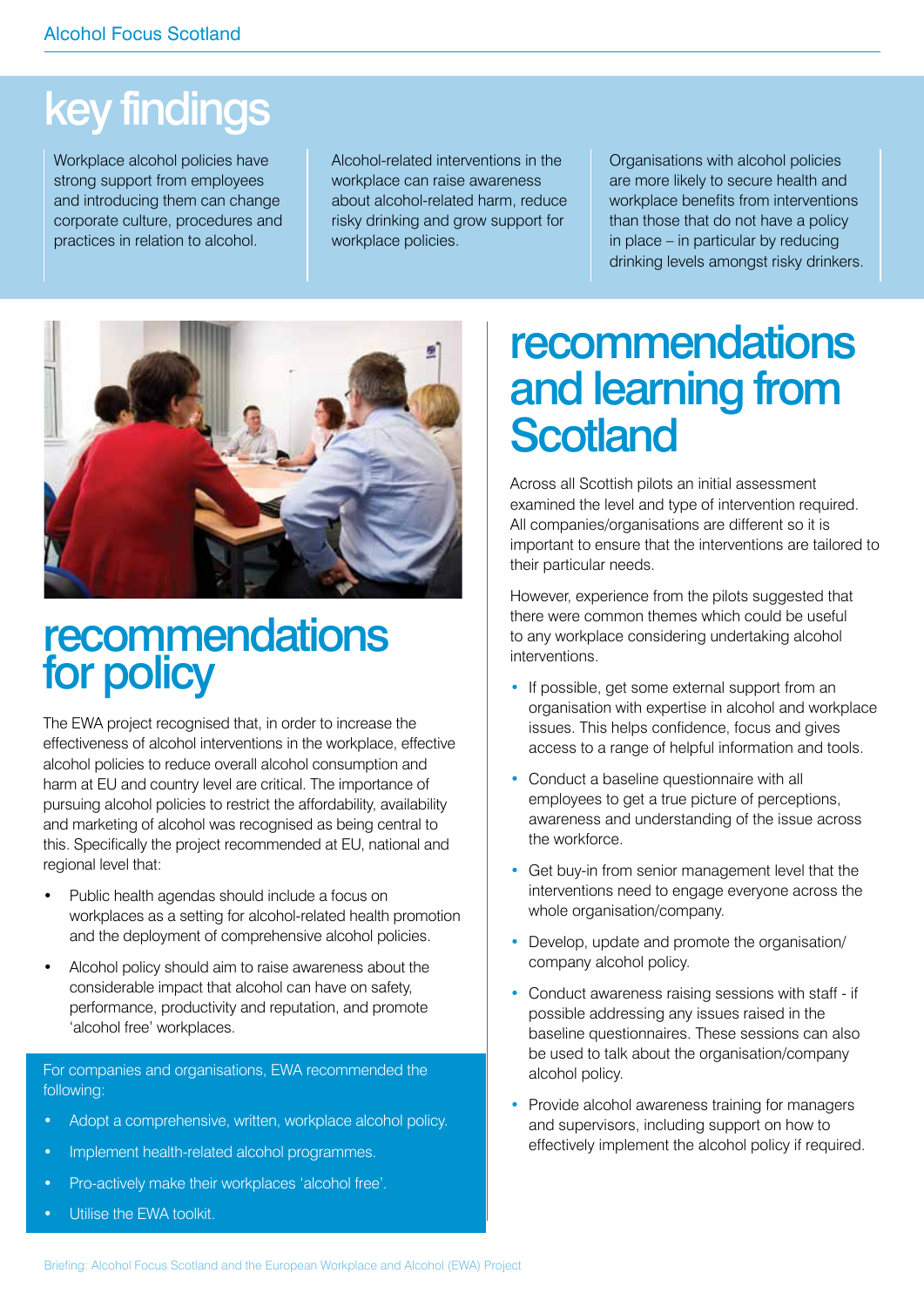#### case study: Turning Point **Scotland**

Turning Point Scotland is one of Scotland's largest social care charities delivering services right across Scotland and employing around 1500 staff.

#### what has happened as a result of being involved in the EWA project?

*Turning Point Scotland was really excited being involved in the EWA project.*  We wanted to review our existing alcohol policy, but we are a big organisation *and weren't quite sure the best way to go about it. Being part of the pilot meant we received support from the Alcohol Focus Scotland Coordinator and this really gave us confidence and focus to undertake the process. The AFS Coordinator also provided information and tools such as sample alcohol workplace policies and gave us tips on how to undertake the process.* 

*TPS now have a really robust alcohol policy that has been embedded right across the company. We have also incorporated this policy into our well-being at work programme which this year has a focus on stress.*

#### advice for other large employers

*I wouldn't hesitate to recommend to other employers to implement an alcohol policy in the workplace but what I would recommend is that you bed it in right across the company – from senior management level right the way through. I would also suggest that you maybe seek some external support to do it as that really helped us. .*

Wendy Spencer, Senior Operations Manager, Turning Point Scotland

#### case study:

#### Glasgow Wood **Recycling**

Glasgow Wood Recycling is a social enterprise and charity established in 2007 which works in creative ways to recycle and reuse reclaimed wood. GWR provide a range of volunteer and training opportunities to local people, as a practical way of tackling poverty and social exclusion.

#### what has happened as a result of being involved in the EWA project?

*Glasgow Wood Recycling is a small and fairly new organisation and we are still developing some of our systems and policies. However as we are growing slowly each year we realised that one of the areas we needed to give attention to was alcohol in the workplace and how we could support any workers or volunteers if they had an issue.* 

*Through the project we were provided with lots of information, tools, ideas and suggestions and that ultimately led to us creating an alcohol policy for the organisation. Before this project we didn't have an alcohol policy so that has been really, really valuable for us.*

*Over and above this, everyone who works here - all volunteers and staff - now have a much greater awareness of the issues around about alcohol.*

#### advice for other small employers

*I think for small organisations it is really useful to get support from someone with expertise on this. This additional support means it's not so much of a drain on the organisation's time and resources. I would also recommend developing an alcohol policy – it is really helpful to have this to refer to for any issues that could come up. It's been great for us and we're really happy that we've got this in place for the future.*

Peter Lavelle, Manager, Glasgow Wood Recycling